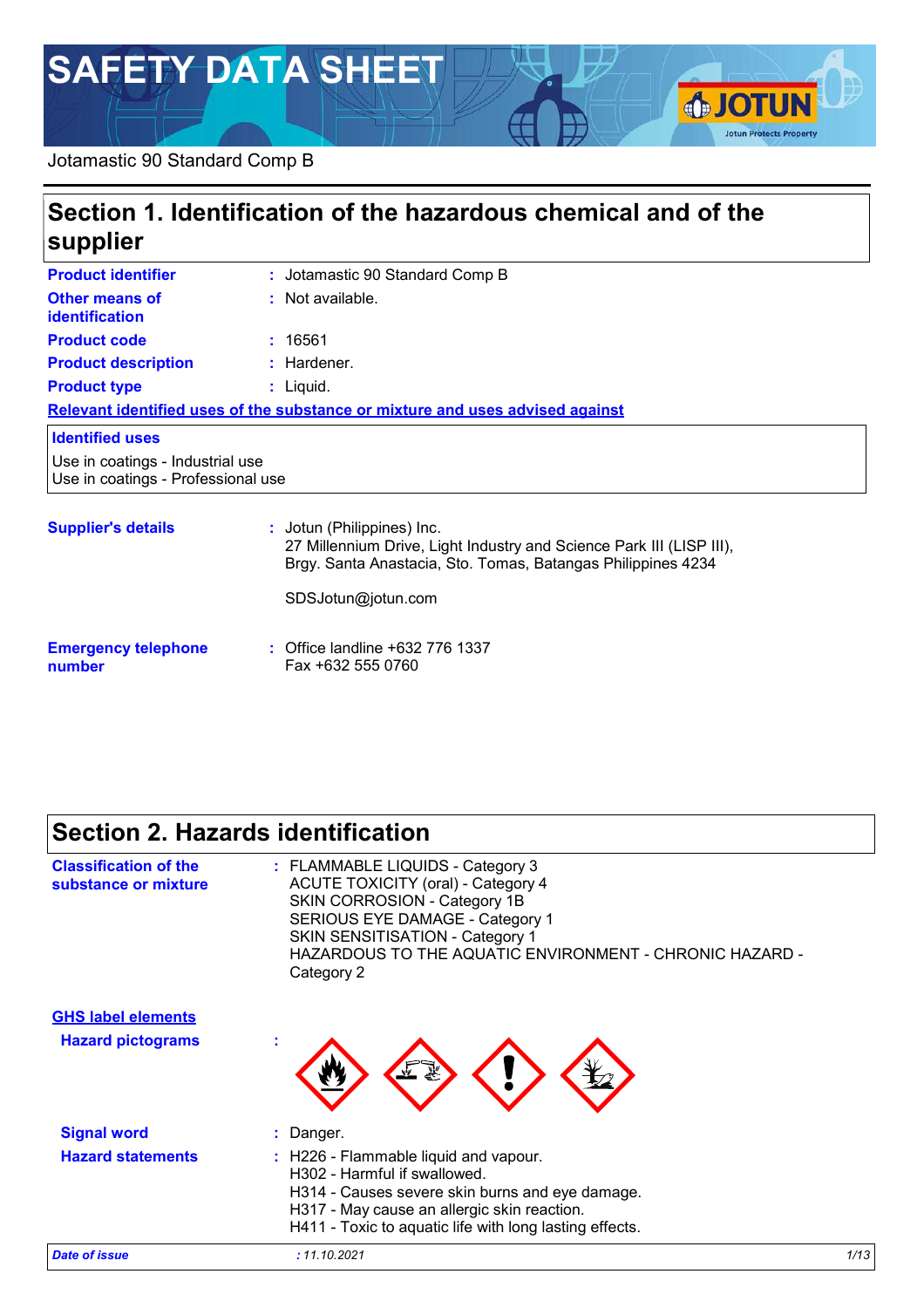### **Section 2. Hazards identification**

| <b>Precautionary statements</b>                                             |                                                                                                                                                                                                                                                                                                                                                                                                                                                                                                                                                                                                                                                                                                                                                                                                                                  |
|-----------------------------------------------------------------------------|----------------------------------------------------------------------------------------------------------------------------------------------------------------------------------------------------------------------------------------------------------------------------------------------------------------------------------------------------------------------------------------------------------------------------------------------------------------------------------------------------------------------------------------------------------------------------------------------------------------------------------------------------------------------------------------------------------------------------------------------------------------------------------------------------------------------------------|
| <b>Prevention</b>                                                           | : P280 - Wear protective gloves, protective clothing and eye or face protection.<br>P210 - Keep away from heat, hot surfaces, sparks, open flames and other ignition<br>sources. No smoking.<br>P273 - Avoid release to the environment.<br>P261 - Avoid breathing vapour.<br>P270 - Do not eat, drink or smoke when using this product.                                                                                                                                                                                                                                                                                                                                                                                                                                                                                         |
| <b>Response</b>                                                             | : P391 - Collect spillage.<br>P304 + P310 - IF INHALED: Immediately call a POISON CENTER or doctor.<br>P301 + P310, P330, P331 - IF SWALLOWED: Immediately call a POISON<br>CENTER or doctor. Rinse mouth. Do NOT induce vomiting.<br>P303 + P361 + P353, P310 - IF ON SKIN (or hair): Take off immediately all<br>contaminated clothing. Rinse skin with water. Immediately call a POISON CENTER<br>or doctor.<br>P363 - Wash contaminated clothing before reuse.<br>P302 + P352 - IF ON SKIN: Wash with plenty of water.<br>P333 + P313 - If skin irritation or rash occurs: Get medical advice or attention.<br>P305 + P351 + P338, P310 - IF IN EYES: Rinse cautiously with water for several<br>minutes. Remove contact lenses, if present and easy to do. Continue rinsing.<br>Immediately call a POISON CENTER or doctor. |
| <b>Storage</b>                                                              | : P403 + P235 - Store in a well-ventilated place. Keep cool.                                                                                                                                                                                                                                                                                                                                                                                                                                                                                                                                                                                                                                                                                                                                                                     |
| <b>Disposal</b>                                                             | : P501 - Dispose of contents and container in accordance with all local, regional,<br>national and international regulations.                                                                                                                                                                                                                                                                                                                                                                                                                                                                                                                                                                                                                                                                                                    |
| <b>Other hazards which do not : None known.</b><br>result in classification |                                                                                                                                                                                                                                                                                                                                                                                                                                                                                                                                                                                                                                                                                                                                                                                                                                  |

### **Section 3. Composition and information of the ingredients of the hazardous chemical**

| Substance/mixture     | : Mixture        |
|-----------------------|------------------|
| <b>Other means of</b> | : Not available. |
| <i>identification</i> |                  |

| <b>CAS number/other identifiers</b> |                   |
|-------------------------------------|-------------------|
| <b>CAS</b> number                   | : Not applicable. |
| <b>EC</b> number                    | : Mixture.        |
| <b>Product code</b>                 | : 16561           |

| <b>Ingredient name</b>                       | $\frac{9}{6}$   | <b>CAS number</b> |
|----------------------------------------------|-----------------|-------------------|
| aminepoxyadduct                              | $\geq 30 - 60$  | 1075254-00-0      |
| benzyl alcohol                               | $\geq 10 - 530$ | 100-51-6          |
| hydrocarbons, c9-unsatd., polymd.            | $\geq 10 - 530$ | 71302-83-5        |
| <b>xylene</b>                                | 1≥10 - ≤16      | 1330-20-7         |
| 3-aminomethyl-3,5,5-trimethylcyclohexylamine | l≤10            | 2855-13-2         |
| Phenol, methylstyrenated                     | $\leq 10$       | 68512-30-1        |
| Phenol, styrenated                           | $\leq 10$       | 61788-44-1        |
| ethylbenzene                                 | ≤5              | $100 - 41 - 4$    |
| 2-methylpentane-1,5-diamine                  | l ≤3            | 15520-10-2        |

**There are no additional ingredients present which, within the current knowledge of the supplier and in the concentrations applicable, are classified as hazardous to health or the environment and hence require reporting in this section.**

**Occupational exposure limits, if available, are listed in Section 8.**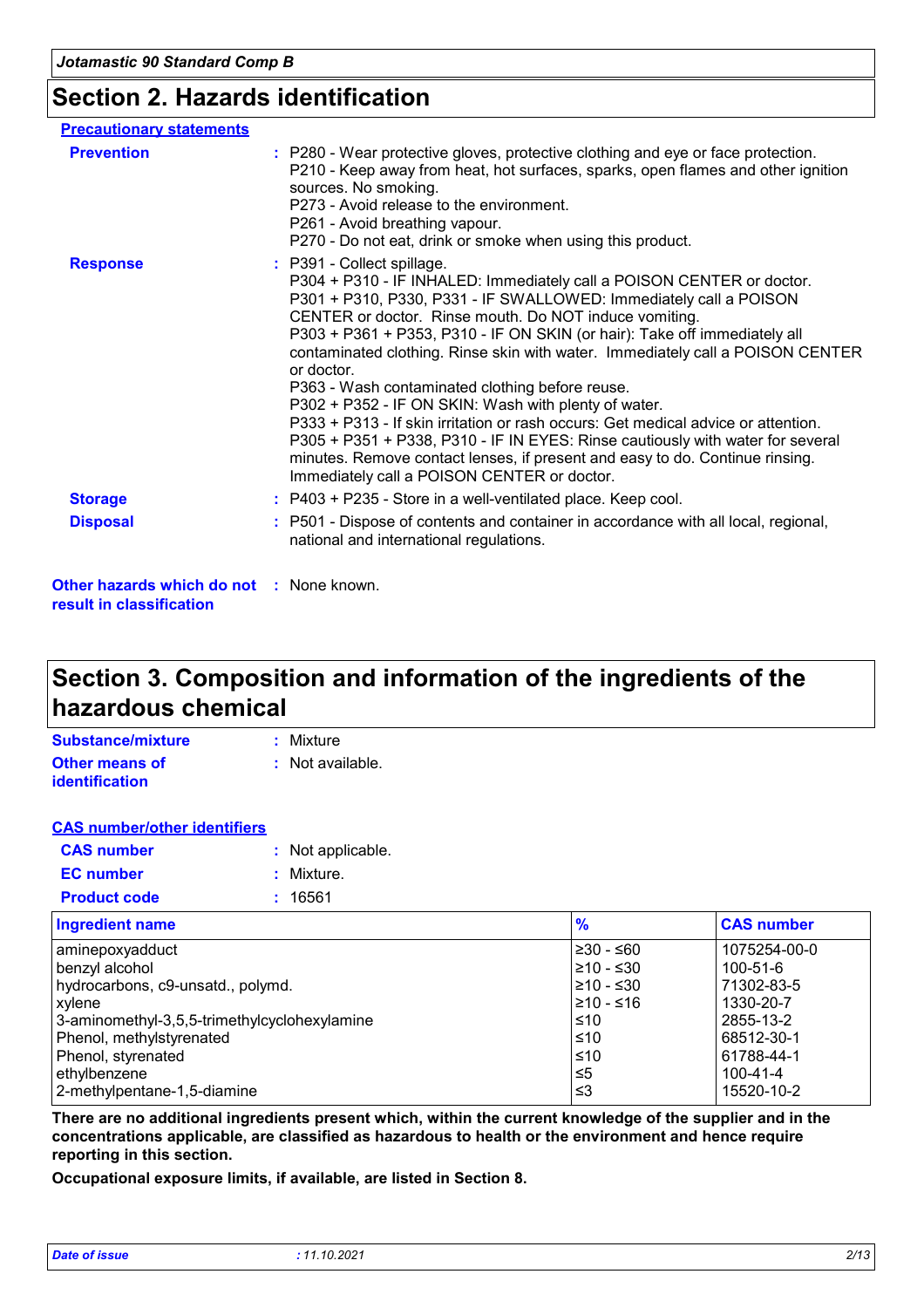## **Section 4. First aid measures**

|                     | <b>Description of necessary first aid measures</b>                                                                                                                                                                                                                                                                                                                                                                                                                                                                                                                                                                                                                                                                                                                                                                                                                                                            |
|---------------------|---------------------------------------------------------------------------------------------------------------------------------------------------------------------------------------------------------------------------------------------------------------------------------------------------------------------------------------------------------------------------------------------------------------------------------------------------------------------------------------------------------------------------------------------------------------------------------------------------------------------------------------------------------------------------------------------------------------------------------------------------------------------------------------------------------------------------------------------------------------------------------------------------------------|
| <b>Eye contact</b>  | : Get medical attention immediately. Call a poison center or physician. Immediately<br>flush eyes with plenty of water, occasionally lifting the upper and lower eyelids.<br>Check for and remove any contact lenses. Continue to rinse for at least 10 minutes.<br>Chemical burns must be treated promptly by a physician.                                                                                                                                                                                                                                                                                                                                                                                                                                                                                                                                                                                   |
| <b>Inhalation</b>   | Get medical attention immediately. Call a poison center or physician. Remove<br>victim to fresh air and keep at rest in a position comfortable for breathing. If it is<br>suspected that fumes are still present, the rescuer should wear an appropriate mask<br>or self-contained breathing apparatus. If not breathing, if breathing is irregular or if<br>respiratory arrest occurs, provide artificial respiration or oxygen by trained personnel.<br>It may be dangerous to the person providing aid to give mouth-to-mouth<br>resuscitation. If unconscious, place in recovery position and get medical attention<br>immediately. Maintain an open airway. Loosen tight clothing such as a collar, tie,<br>belt or waistband. In case of inhalation of decomposition products in a fire,<br>symptoms may be delayed. The exposed person may need to be kept under<br>medical surveillance for 48 hours. |
| <b>Skin contact</b> | Get medical attention immediately. Call a poison center or physician. Wash with<br>plenty of soap and water. Remove contaminated clothing and shoes. Wash<br>contaminated clothing thoroughly with water before removing it, or wear gloves.<br>Continue to rinse for at least 10 minutes. Chemical burns must be treated promptly<br>by a physician. In the event of any complaints or symptoms, avoid further exposure.<br>Wash clothing before reuse. Clean shoes thoroughly before reuse.                                                                                                                                                                                                                                                                                                                                                                                                                 |
| <b>Ingestion</b>    | Get medical attention immediately. Call a poison center or physician. Wash out<br>mouth with water. Remove dentures if any. Remove victim to fresh air and keep at<br>rest in a position comfortable for breathing. If material has been swallowed and the<br>exposed person is conscious, give small quantities of water to drink. Stop if the<br>exposed person feels sick as vomiting may be dangerous. Do not induce vomiting<br>unless directed to do so by medical personnel. If vomiting occurs, the head should<br>be kept low so that vomit does not enter the lungs. Chemical burns must be treated<br>promptly by a physician. Never give anything by mouth to an unconscious person.<br>If unconscious, place in recovery position and get medical attention immediately.<br>Maintain an open airway. Loosen tight clothing such as a collar, tie, belt or<br>waistband.                          |

|                                       | Most important symptoms/effects, acute and delayed                                                                                                                       |
|---------------------------------------|--------------------------------------------------------------------------------------------------------------------------------------------------------------------------|
| <b>Potential acute health effects</b> |                                                                                                                                                                          |
| <b>Eye contact</b>                    | : Causes serious eye damage.                                                                                                                                             |
| <b>Inhalation</b>                     | : No known significant effects or critical hazards.                                                                                                                      |
| <b>Skin contact</b>                   | : Causes severe burns. May cause an allergic skin reaction.                                                                                                              |
| <b>Ingestion</b>                      | : Harmful if swallowed.                                                                                                                                                  |
| <b>Over-exposure signs/symptoms</b>   |                                                                                                                                                                          |
| <b>Eye contact</b>                    | : Adverse symptoms may include the following:<br>pain<br>watering<br>redness                                                                                             |
| <b>Inhalation</b>                     | : No specific data.                                                                                                                                                      |
| <b>Skin contact</b>                   | : Adverse symptoms may include the following:<br>pain or irritation<br>redness<br>blistering may occur                                                                   |
| <b>Ingestion</b>                      | : Adverse symptoms may include the following:<br>stomach pains                                                                                                           |
|                                       | Indication of immediate medical attention and special treatment needed, if necessary                                                                                     |
| <b>Notes to physician</b>             | : In case of inhalation of decomposition products in a fire, symptoms may be delayed.<br>The exposed person may need to be kept under medical surveillance for 48 hours. |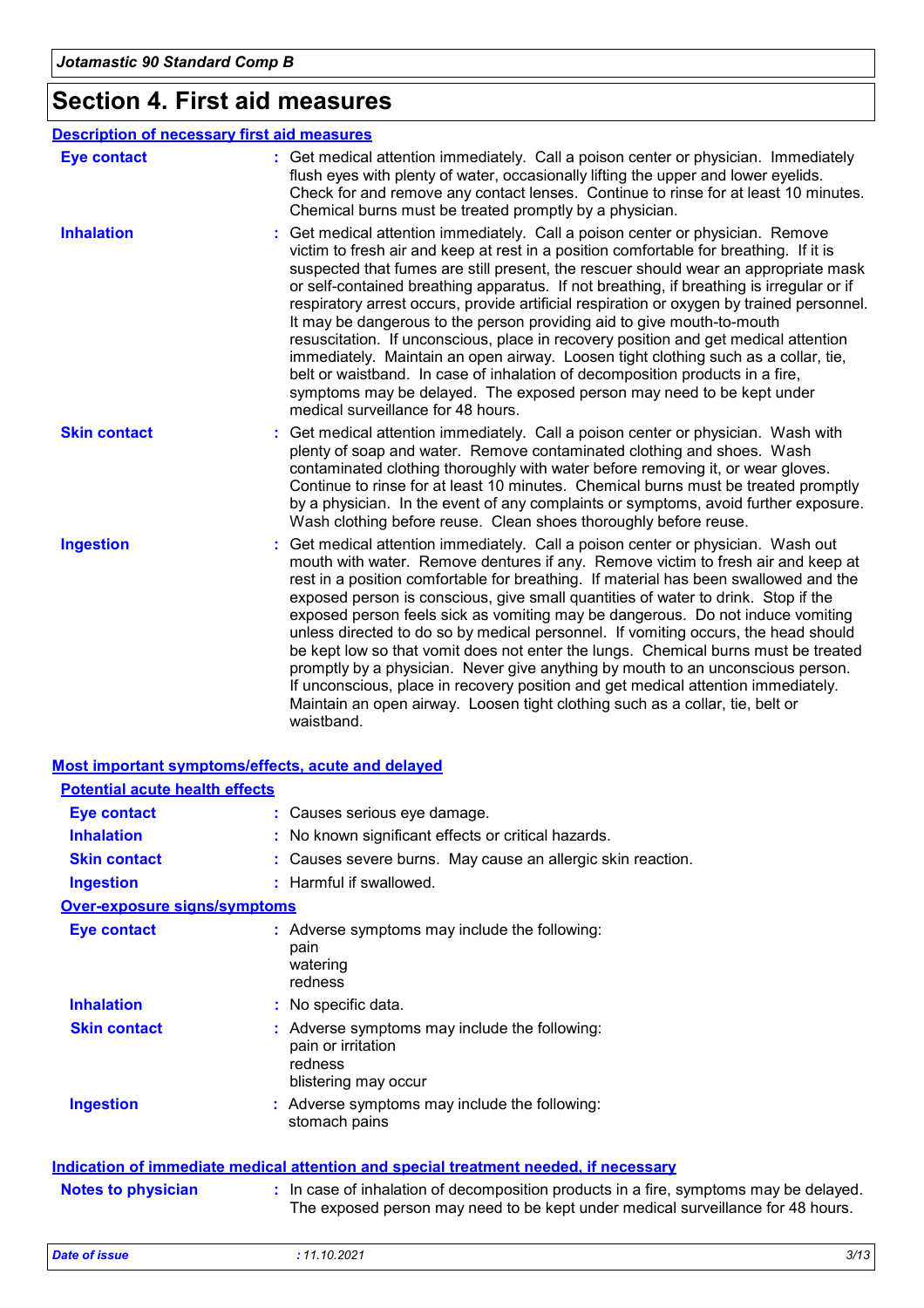### **Section 4. First aid measures**

| <b>Specific treatments</b>        | : No specific treatment.                                                                                                                                                                                                                                                                                                                                                                                        |
|-----------------------------------|-----------------------------------------------------------------------------------------------------------------------------------------------------------------------------------------------------------------------------------------------------------------------------------------------------------------------------------------------------------------------------------------------------------------|
| <b>Protection of first-aiders</b> | : No action shall be taken involving any personal risk or without suitable training. If it<br>is suspected that fumes are still present, the rescuer should wear an appropriate<br>mask or self-contained breathing apparatus. It may be dangerous to the person<br>providing aid to give mouth-to-mouth resuscitation. Wash contaminated clothing<br>thoroughly with water before removing it, or wear gloves. |

**See toxicological information (Section 11)**

### **Section 5. Firefighting measures**

| <b>Extinguishing media</b>                               |                                                                                                                                                                                                                                                                                                                                                                                                                                  |
|----------------------------------------------------------|----------------------------------------------------------------------------------------------------------------------------------------------------------------------------------------------------------------------------------------------------------------------------------------------------------------------------------------------------------------------------------------------------------------------------------|
| <b>Suitable extinguishing</b><br>media                   | : Use dry chemical, $CO2$ , water spray (fog) or foam.                                                                                                                                                                                                                                                                                                                                                                           |
| <b>Unsuitable extinguishing</b><br>media                 | : Do not use water jet.                                                                                                                                                                                                                                                                                                                                                                                                          |
| <b>Specific hazards arising</b><br>from the chemical     | : Flammable liquid and vapour. Runoff to sewer may create fire or explosion hazard.<br>In a fire or if heated, a pressure increase will occur and the container may burst, with<br>the risk of a subsequent explosion. This material is toxic to aquatic life with long<br>lasting effects. Fire water contaminated with this material must be contained and<br>prevented from being discharged to any waterway, sewer or drain. |
| <b>Hazardous thermal</b><br>decomposition products       | : Decomposition products may include the following materials:<br>carbon dioxide<br>carbon monoxide<br>nitrogen oxides                                                                                                                                                                                                                                                                                                            |
| <b>Special protective actions</b><br>for fire-fighters   | : Promptly isolate the scene by removing all persons from the vicinity of the incident if<br>there is a fire. No action shall be taken involving any personal risk or without<br>suitable training. Move containers from fire area if this can be done without risk.<br>Use water spray to keep fire-exposed containers cool.                                                                                                    |
| <b>Special protective</b><br>equipment for fire-fighters | : Fire-fighters should wear appropriate protective equipment and self-contained<br>breathing apparatus (SCBA) with a full face-piece operated in positive pressure<br>mode.                                                                                                                                                                                                                                                      |

## **Section 6. Accidental release measures**

**Personal precautions, protective equipment and emergency procedures**

| For non-emergency<br>personnel   | : No action shall be taken involving any personal risk or without suitable training.<br>Evacuate surrounding areas. Keep unnecessary and unprotected personnel from<br>entering. Do not touch or walk through spilt material. Shut off all ignition sources.<br>No flares, smoking or flames in hazard area. Do not breathe vapour or mist.<br>Provide adequate ventilation. Wear appropriate respirator when ventilation is<br>inadequate. Put on appropriate personal protective equipment. |
|----------------------------------|-----------------------------------------------------------------------------------------------------------------------------------------------------------------------------------------------------------------------------------------------------------------------------------------------------------------------------------------------------------------------------------------------------------------------------------------------------------------------------------------------|
|                                  | For emergency responders : If specialised clothing is required to deal with the spillage, take note of any<br>information in Section 8 on suitable and unsuitable materials. See also the<br>information in "For non-emergency personnel".                                                                                                                                                                                                                                                    |
| <b>Environmental precautions</b> | : Avoid dispersal of spilt material and runoff and contact with soil, waterways, drains<br>and sewers. Inform the relevant authorities if the product has caused environmental<br>pollution (sewers, waterways, soil or air). Water polluting material. May be harmful<br>to the environment if released in large quantities. Collect spillage.                                                                                                                                               |

**Methods and material for containment and cleaning up**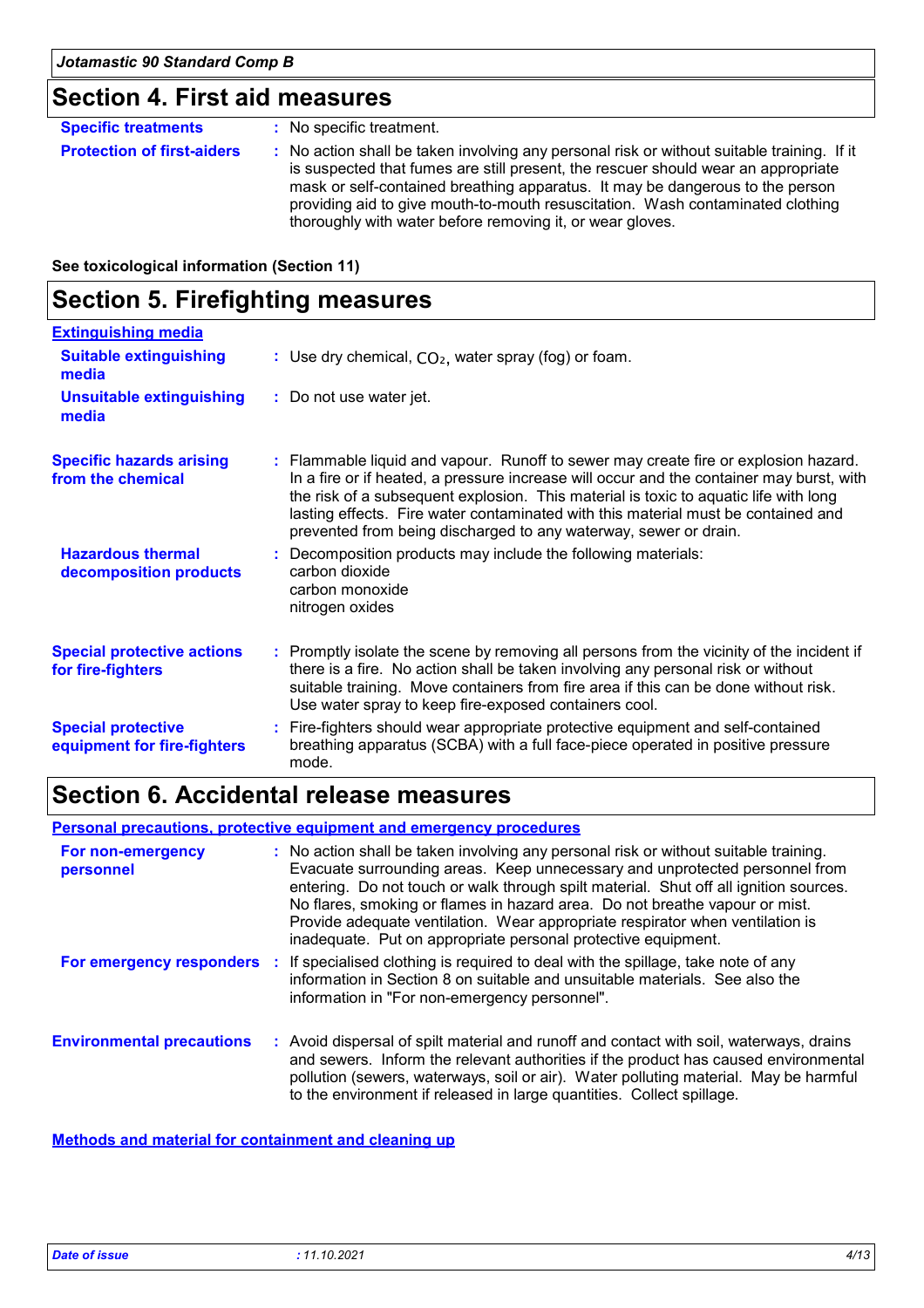## **Section 6. Accidental release measures**

| <b>Small spill</b> | : Stop leak if without risk. Move containers from spill area. Use spark-proof tools and<br>explosion-proof equipment. Dilute with water and mop up if water-soluble.<br>Alternatively, or if water-insoluble, absorb with an inert dry material and place in an<br>appropriate waste disposal container. Dispose of via a licensed waste disposal<br>contractor.                                                                                                                                                                                                                                                                                                                                                                                                        |
|--------------------|-------------------------------------------------------------------------------------------------------------------------------------------------------------------------------------------------------------------------------------------------------------------------------------------------------------------------------------------------------------------------------------------------------------------------------------------------------------------------------------------------------------------------------------------------------------------------------------------------------------------------------------------------------------------------------------------------------------------------------------------------------------------------|
| <b>Large spill</b> | : Stop leak if without risk. Move containers from spill area. Use spark-proof tools and<br>explosion-proof equipment. Approach the release from upwind. Prevent entry into<br>sewers, water courses, basements or confined areas. Wash spillages into an<br>effluent treatment plant or proceed as follows. Contain and collect spillage with non-<br>combustible, absorbent material e.g. sand, earth, vermiculite or diatomaceous earth<br>and place in container for disposal according to local regulations (see Section 13).<br>Dispose of via a licensed waste disposal contractor. Contaminated absorbent<br>material may pose the same hazard as the spilt product. Note: see Section 1 for<br>emergency contact information and Section 13 for waste disposal. |

### **Section 7. Handling and storage**

#### **Precautions for safe handling**

| <b>Protective measures</b>                                                       | : Put on appropriate personal protective equipment (see Section 8). Persons with a<br>history of skin sensitization problems should not be employed in any process in<br>which this product is used. Do not get in eyes or on skin or clothing. Do not breathe<br>vapour or mist. Do not ingest. Avoid release to the environment. Use only with<br>adequate ventilation. Wear appropriate respirator when ventilation is inadequate.<br>Do not enter storage areas and confined spaces unless adequately ventilated. Keep<br>in the original container or an approved alternative made from a compatible material,<br>kept tightly closed when not in use. Store and use away from heat, sparks, open<br>flame or any other ignition source. Use explosion-proof electrical (ventilating,<br>lighting and material handling) equipment. Use only non-sparking tools. Take<br>precautionary measures against electrostatic discharges. Empty containers retain<br>product residue and can be hazardous. Do not reuse container. |
|----------------------------------------------------------------------------------|---------------------------------------------------------------------------------------------------------------------------------------------------------------------------------------------------------------------------------------------------------------------------------------------------------------------------------------------------------------------------------------------------------------------------------------------------------------------------------------------------------------------------------------------------------------------------------------------------------------------------------------------------------------------------------------------------------------------------------------------------------------------------------------------------------------------------------------------------------------------------------------------------------------------------------------------------------------------------------------------------------------------------------|
| <b>Advice on general</b><br>occupational hygiene                                 | : Eating, drinking and smoking should be prohibited in areas where this material is<br>handled, stored and processed. Workers should wash hands and face before<br>eating, drinking and smoking. Remove contaminated clothing and protective<br>equipment before entering eating areas. See also Section 8 for additional<br>information on hygiene measures.                                                                                                                                                                                                                                                                                                                                                                                                                                                                                                                                                                                                                                                                   |
| <b>Conditions for safe storage,</b><br>including any<br><b>incompatibilities</b> | : Store in accordance with local regulations. Store in a segregated and approved<br>area. Store in original container protected from direct sunlight in a dry, cool and well-<br>ventilated area, away from incompatible materials (see Section 10) and food and<br>drink. Store locked up. Eliminate all ignition sources. Separate from oxidising<br>materials. Keep container tightly closed and sealed until ready for use. Containers<br>that have been opened must be carefully resealed and kept upright to prevent<br>leakage. Do not store in unlabelled containers. Use appropriate containment to<br>avoid environmental contamination. See Section 10 for incompatible materials<br>before handling or use.                                                                                                                                                                                                                                                                                                         |

## **Section 8. Exposure controls/personal protection**

#### **Control parameters**

#### **Occupational exposure limits**

| <b>Ingredient name</b>               | <b>Exposure limits</b>                                                                                                                                                                                                                                                                |
|--------------------------------------|---------------------------------------------------------------------------------------------------------------------------------------------------------------------------------------------------------------------------------------------------------------------------------------|
| benzyl alcohol<br>xylene             | DFG MAC-values list (Germany, 8/2020).<br>Absorbed through skin.<br>PEAK: 44 mg/m <sup>3</sup> , 4 times per shift, 15<br>minutes.<br>PEAK: 10 ppm, 4 times per shift, 15<br>minutes.<br>TWA: 22 mg/m <sup>3</sup> 8 hours.<br>TWA: 5 ppm 8 hours.<br>DOSH USECHH (Malaysia, 4/2000). |
| <b>Date of issue</b><br>: 11.10.2021 | 5/13                                                                                                                                                                                                                                                                                  |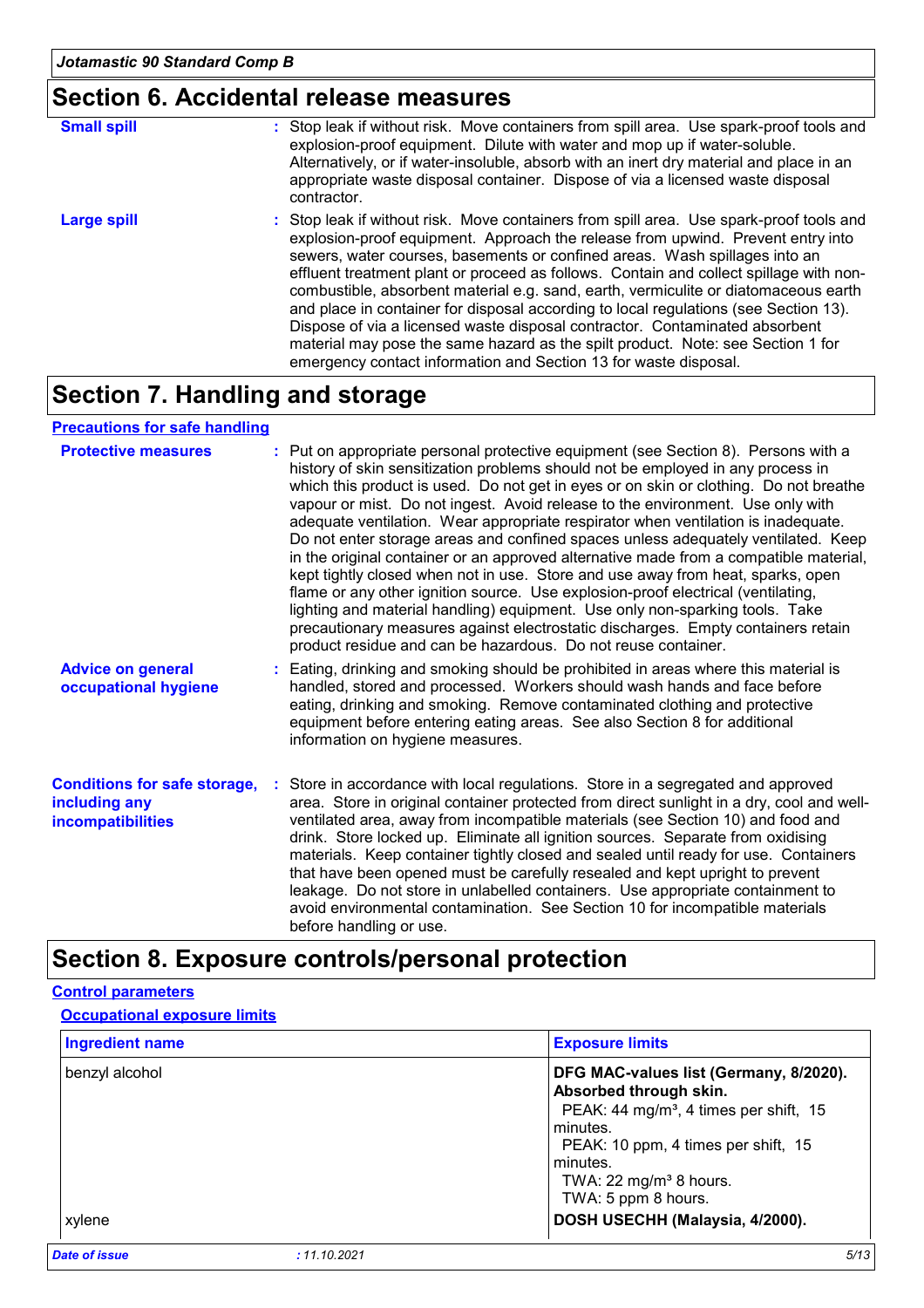### **Section 8. Exposure controls/personal protection**

|                                              | TWA: $434$ mg/m <sup>3</sup> 8 hours.  |
|----------------------------------------------|----------------------------------------|
|                                              | TWA: 100 bpj 8 hours.                  |
| 3-aminomethyl-3,5,5-trimethylcyclohexylamine | DFG MAC-values list (Germany, 8/2020). |
|                                              | <b>Skin sensitiser.</b>                |
| Ethyl benzene                                | DOSH USECHH (Malaysia, 4/2000).        |
|                                              | TWA: 100 bpj 8 hours.                  |
|                                              | TWA: $434$ mg/m <sup>3</sup> 8 hours.  |

**Appropriate engineering controls :** Use only with adequate ventilation. Use process enclosures, local exhaust ventilation or other engineering controls to keep worker exposure to airborne contaminants below any recommended or statutory limits. The engineering controls also need to keep gas, vapour or dust concentrations below any lower explosive limits. Use explosion-proof ventilation equipment.

**Environmental exposure controls :** Emissions from ventilation or work process equipment should be checked to ensure they comply with the requirements of environmental protection legislation. In some cases, fume scrubbers, filters or engineering modifications to the process equipment will be necessary to reduce emissions to acceptable levels.

| Individual protection measures |
|--------------------------------|
|--------------------------------|

| <b>Hygiene measures</b>    | : Wash hands, forearms and face thoroughly after handling chemical products, before<br>eating, smoking and using the lavatory and at the end of the working period.<br>Appropriate techniques should be used to remove potentially contaminated clothing.<br>Contaminated work clothing should not be allowed out of the workplace. Wash<br>contaminated clothing before reusing. Ensure that eyewash stations and safety<br>showers are close to the workstation location.                                                                                                                                               |
|----------------------------|---------------------------------------------------------------------------------------------------------------------------------------------------------------------------------------------------------------------------------------------------------------------------------------------------------------------------------------------------------------------------------------------------------------------------------------------------------------------------------------------------------------------------------------------------------------------------------------------------------------------------|
| <b>Eye/face protection</b> | : Safety eyewear complying to EN 166 should be used when a risk assessment<br>indicates this is necessary to avoid exposure to liquid splashes, mists, gases or<br>dusts. If contact is possible, the following protection should be worn, unless the<br>assessment indicates a higher degree of protection: chemical splash goggles and/<br>or face shield. If inhalation hazards exist, a full-face respirator may be required<br>instead.                                                                                                                                                                              |
| <b>Skin protection</b>     |                                                                                                                                                                                                                                                                                                                                                                                                                                                                                                                                                                                                                           |
| <b>Hand protection</b>     | : Chemical-resistant, impervious gloves complying with an approved standard should<br>be worn at all times when handling chemical products if a risk assessment indicates<br>this is necessary. Considering the parameters specified by the glove manufacturer,<br>check during use that the gloves are still retaining their protective properties. It<br>should be noted that the time to breakthrough for any glove material may be<br>different for different glove manufacturers. In the case of mixtures, consisting of<br>several substances, the protection time of the gloves cannot be accurately<br>estimated. |
|                            | There is no one glove material or combination of materials that will give unlimited<br>resistance to any individual or combination of chemicals.<br>The breakthrough time must be greater than the end use time of the product.<br>The instructions and information provided by the glove manufacturer on use,<br>storage, maintenance and replacement must be followed.<br>Gloves should be replaced regularly and if there is any sign of damage to the glove<br>material.<br>Always ensure that gloves are free from defects and that they are stored and used                                                         |

correctly. The performance or effectiveness of the glove may be reduced by physical/chemical damage and poor maintenance.

Barrier creams may help to protect the exposed areas of the skin but should not be applied once exposure has occurred.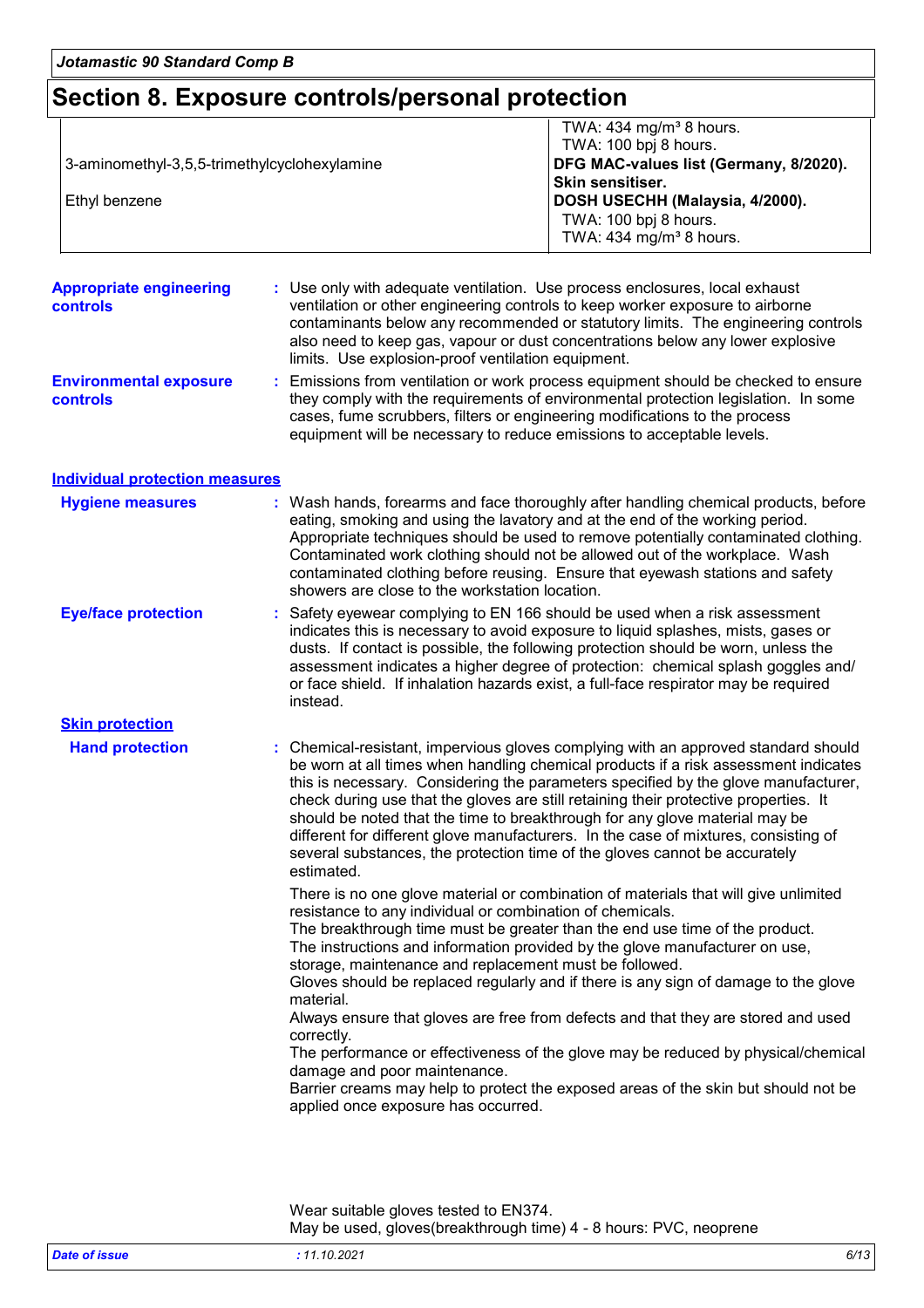### **Section 8. Exposure controls/personal protection**

|                               | Recommended, gloves(breakthrough time) > 8 hours: 4H, Teflon, fluor rubber,<br>Viton <sup>®</sup> , polyvinyl alcohol (PVA), nitrile rubber, butyl rubber                                                                                                                                                                                                                                                                     |
|-------------------------------|-------------------------------------------------------------------------------------------------------------------------------------------------------------------------------------------------------------------------------------------------------------------------------------------------------------------------------------------------------------------------------------------------------------------------------|
| <b>Body protection</b>        | : Personal protective equipment for the body should be selected based on the task<br>being performed and the risks involved and should be approved by a specialist<br>before handling this product. When there is a risk of ignition from static electricity,<br>wear anti-static protective clothing. For the greatest protection from static<br>discharges, clothing should include anti-static overalls, boots and gloves. |
| <b>Other skin protection</b>  | : Appropriate footwear and any additional skin protection measures should be<br>selected based on the task being performed and the risks involved and should be<br>approved by a specialist before handling this product.                                                                                                                                                                                                     |
| <b>Respiratory protection</b> | : If workers are exposed to concentrations above the exposure limit, they must use a<br>respirator according to EN 140. Use respiratory mask with charcoal and dust filter<br>when spraying this product, according to EN 14387(as filter combination A2-P2). In<br>confined spaces, use compressed-air or fresh-air respiratory equipment. When use<br>of roller or brush, consider use of charcoalfilter.                   |

## **Section 9. Physical and chemical properties**

| <b>Appearance</b>                                 |                                                                                                                            |
|---------------------------------------------------|----------------------------------------------------------------------------------------------------------------------------|
| <b>Physical state</b>                             | $:$ Liquid.                                                                                                                |
| <b>Colour</b>                                     | : Colourless.                                                                                                              |
| <b>Odour</b>                                      | : Characteristic.                                                                                                          |
| <b>Odour threshold</b>                            | : Not applicable.                                                                                                          |
| pH                                                | : Not applicable.                                                                                                          |
| <b>Melting point</b>                              | : Not applicable.                                                                                                          |
| <b>Boiling point</b>                              | : Lowest known value: $136.1^{\circ}$ C (277°F) (ethylbenzene). Weighted average: $228.19^{\circ}$ C<br>$(442.7^{\circ}F)$ |
| <b>Flash point</b>                                | : Closed cup: $39^{\circ}$ C (102.2 $^{\circ}$ F)                                                                          |
| <b>Evaporation rate</b>                           | : Highest known value: 0.84 (ethylbenzene) Weighted average: 0.37 compared with<br>butyl acetate                           |
| <b>Flammability (solid, gas)</b>                  | : Not applicable.                                                                                                          |
| Lower and upper explosive<br>(flammable) limits   | $: 0.8 - 13\%$                                                                                                             |
| <b>Vapour pressure</b>                            | : Highest known value: 1.2 kPa (9.3 mm Hg) (at 20°C) (ethylbenzene). Weighted<br>average: 0.22 kPa (1.65 mm Hg) (at 20°C)  |
| <b>Vapour density</b>                             | : Highest known value: $3.7$ (Air = 1) (benzyl alcohol). Weighted average: $3.7$ (Air =<br>1)                              |
| <b>Relative density</b>                           | : $1.01$ g/cm <sup>3</sup>                                                                                                 |
| <b>Solubility</b>                                 | : Insoluble in the following materials: cold water and hot water.                                                          |
| <b>Partition coefficient: n-</b><br>octanol/water | : Not available.                                                                                                           |
| <b>Auto-ignition temperature</b>                  | : Lowest known value: >375°C (>707°F) (hydrocarbons, c9-unsatd., polymd.).                                                 |
| <b>Decomposition temperature</b>                  | : Not available.                                                                                                           |
| <b>Viscosity</b>                                  | : Kinematic (40°C): >0.205 cm <sup>2</sup> /s (>20.5 cSt)                                                                  |
|                                                   |                                                                                                                            |

### **Section 10. Stability and reactivity**

| <b>Reactivity</b>                            | : No specific test data related to reactivity available for this product or its ingredients. |
|----------------------------------------------|----------------------------------------------------------------------------------------------|
| <b>Chemical stability</b>                    | : The product is stable.                                                                     |
| <b>Possibility of hazardous</b><br>reactions | : Under normal conditions of storage and use, hazardous reactions will not occur.            |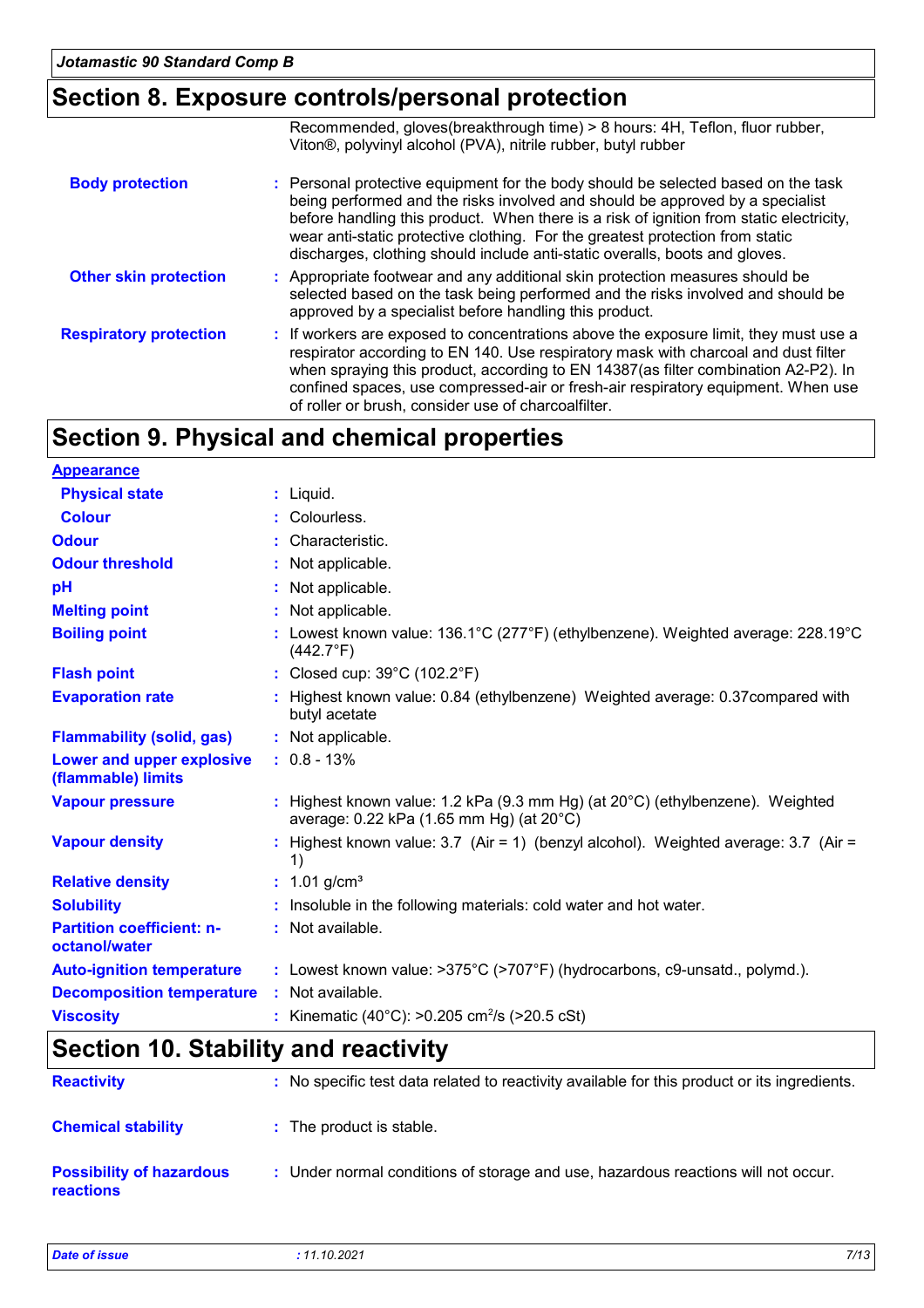## **Section 10. Stability and reactivity**

| <b>Conditions to avoid</b>                 | : Avoid all possible sources of ignition (spark or flame). Do not pressurise, cut, weld,<br>braze, solder, drill, grind or expose containers to heat or sources of ignition. |
|--------------------------------------------|------------------------------------------------------------------------------------------------------------------------------------------------------------------------------|
| <b>Incompatible materials</b>              | : Reactive or incompatible with the following materials:<br>oxidising materials                                                                                              |
| <b>Hazardous decomposition</b><br>products | : Under normal conditions of storage and use, hazardous decomposition products<br>should not be produced.                                                                    |

## **Section 11. Toxicological information**

#### **Information on toxicological effects**

#### **Acute toxicity**

| <b>Product/ingredient name</b>  | <b>Result</b>                 | <b>Species</b> | <b>Dose</b> | <b>Exposure</b> |
|---------------------------------|-------------------------------|----------------|-------------|-----------------|
| benzyl alcohol                  | LD50 Oral                     | Rat            | 1230 mg/kg  |                 |
| xylene                          | <b>LC50 Inhalation Vapour</b> | Rat            | $20$ mg/l   | 4 hours         |
|                                 | LD50 Oral                     | Rat            | 4300 mg/kg  |                 |
|                                 | TDLo Dermal                   | Rabbit         | 4300 mg/kg  |                 |
| 3-aminomethyl-                  | LD50 Oral                     | Rat            | 1030 mg/kg  |                 |
| 3,5,5-trimethylcyclohexylamine  |                               |                |             |                 |
| Phenol, styrenated              | LD50 Dermal                   | Rabbit         | >5010 mg/kg |                 |
|                                 | LD50 Oral                     | Rat            | 2500 mg/kg  |                 |
| Ethyl benzene                   | <b>LC50 Inhalation Vapour</b> | Rat - Male     | $17.8$ mg/l | 4 hours         |
|                                 | LD50 Dermal                   | Rabbit         | >5000 mg/kg |                 |
|                                 | LD50 Oral                     | Rat            | 3500 mg/kg  |                 |
| 2-methylpentane-<br>1,5-diamine | LD50 Oral                     | Rat            | 1690 mg/kg  |                 |

#### **Irritation/Corrosion**

| <b>Product/ingredient name</b>  | <b>Result</b>                                                        | <b>Species</b>                                         | <b>Score</b> | <b>Exposure</b>                  | <b>Observation</b> |
|---------------------------------|----------------------------------------------------------------------|--------------------------------------------------------|--------------|----------------------------------|--------------------|
| aminepoxyadduct                 | Eyes - Irritant                                                      | Mammal -<br>species<br>unspecified                     |              |                                  |                    |
| benzyl alcohol                  | Eyes - Mild irritant                                                 | Mammal -<br>species<br>unspecified                     |              |                                  |                    |
| xylene                          | Eyes - Mild irritant<br>Skin - Mild irritant                         | Rabbit<br>Rat                                          |              | 87 milligrams<br>8 hours 60      |                    |
| Phenol, methylstyrenated        | Skin - Mild irritant                                                 | Mammal -<br>species<br>unspecified                     |              | microliters                      |                    |
| Phenol, styrenated              | Eyes - Mild irritant<br>Skin - Mild irritant<br>Skin - Mild irritant | Rabbit<br>Rabbit<br>Mammal -<br>species<br>unspecified |              | 0.1 Mililiters<br>0.5 Mililiters |                    |
| 2-methylpentane-<br>1,5-diamine | Eyes - Severe irritant<br>Skin - Severe irritant                     | Rabbit<br>Rabbit                                       |              | 0.1 Mililiters<br>0.5 Mililiters |                    |

#### **Sensitisation**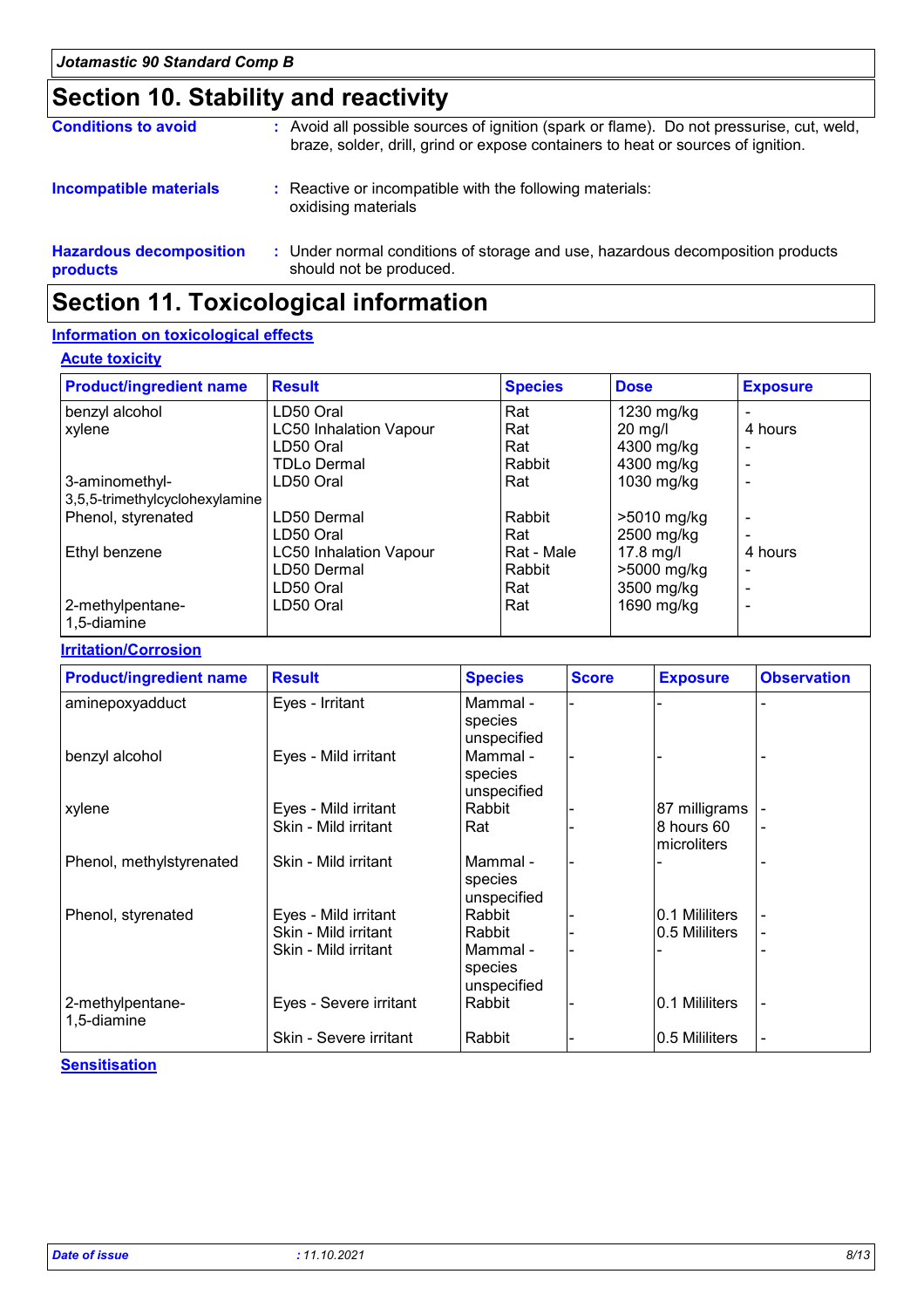### **Section 11. Toxicological information**

| <b>Product/ingredient name</b>                   | <b>Route of</b><br>exposure | <b>Species</b>                  | <b>Result</b> |
|--------------------------------------------------|-----------------------------|---------------------------------|---------------|
| aminepoxyadduct                                  | skin                        | Mammal - species<br>unspecified | Sensitising   |
| hydrocarbons,<br>C9-unsaturated, polymerized     | skin                        | Mammal - species<br>unspecified | Sensitising   |
| 3-aminomethyl-<br>3,5,5-trimethylcyclohexylamine | skin                        | Mammal - species<br>unspecified | Sensitising   |
| Phenol, methylstyrenated                         | skin                        | Mammal - species<br>unspecified | Sensitising   |
| Phenol, styrenated                               | skin                        | Mammal - species<br>unspecified | Sensitising   |

#### **Mutagenicity**

Not available.

#### **Carcinogenicity**

Not available.

#### **Reproductive toxicity**

Not available.

#### **Teratogenicity**

Not available.

#### **Specific target organ toxicity (single exposure)**

| <b>Name</b>                 | <b>Category</b> | <b>Route of</b><br>exposure | <b>Target organs</b>              |
|-----------------------------|-----------------|-----------------------------|-----------------------------------|
| xylene                      | Category 3      |                             | Respiratory tract<br>l irritation |
| 2-methylpentane-1,5-diamine | Category 3      |                             | Respiratory tract<br>irritation   |

#### **Specific target organ toxicity (repeated exposure)**

| <b>Name</b>   | <b>Category</b> | <b>Route of</b><br><b>exposure</b> | <b>Target organs</b> |
|---------------|-----------------|------------------------------------|----------------------|
| Ethyl benzene | Category 2      |                                    | hearing organs       |

#### **Aspiration hazard**

| <b>Name</b>          | Result                                |
|----------------------|---------------------------------------|
| <b>xylene</b>        | ASPIRATION HAZARD - Category 1        |
| <b>Ethyl benzene</b> | <b>ASPIRATION HAZARD - Category 1</b> |

#### **Information on likely routes :** Not available. **of exposure**

| <u>UI UMMUUMI U</u>                   |                                                             |
|---------------------------------------|-------------------------------------------------------------|
| <b>Potential acute health effects</b> |                                                             |
| <b>Eye contact</b>                    | : Causes serious eye damage.                                |
| <b>Inhalation</b>                     | : No known significant effects or critical hazards.         |
| <b>Skin contact</b>                   | : Causes severe burns. May cause an allergic skin reaction. |
| <b>Ingestion</b>                      | : Harmful if swallowed.                                     |
|                                       |                                                             |

#### **Symptoms related to the physical, chemical and toxicological characteristics**

| <b>Eye contact</b> | Adverse symptoms may include the following:<br>pain |      |
|--------------------|-----------------------------------------------------|------|
| Date of issue      | : 11.10.2021                                        | 9/13 |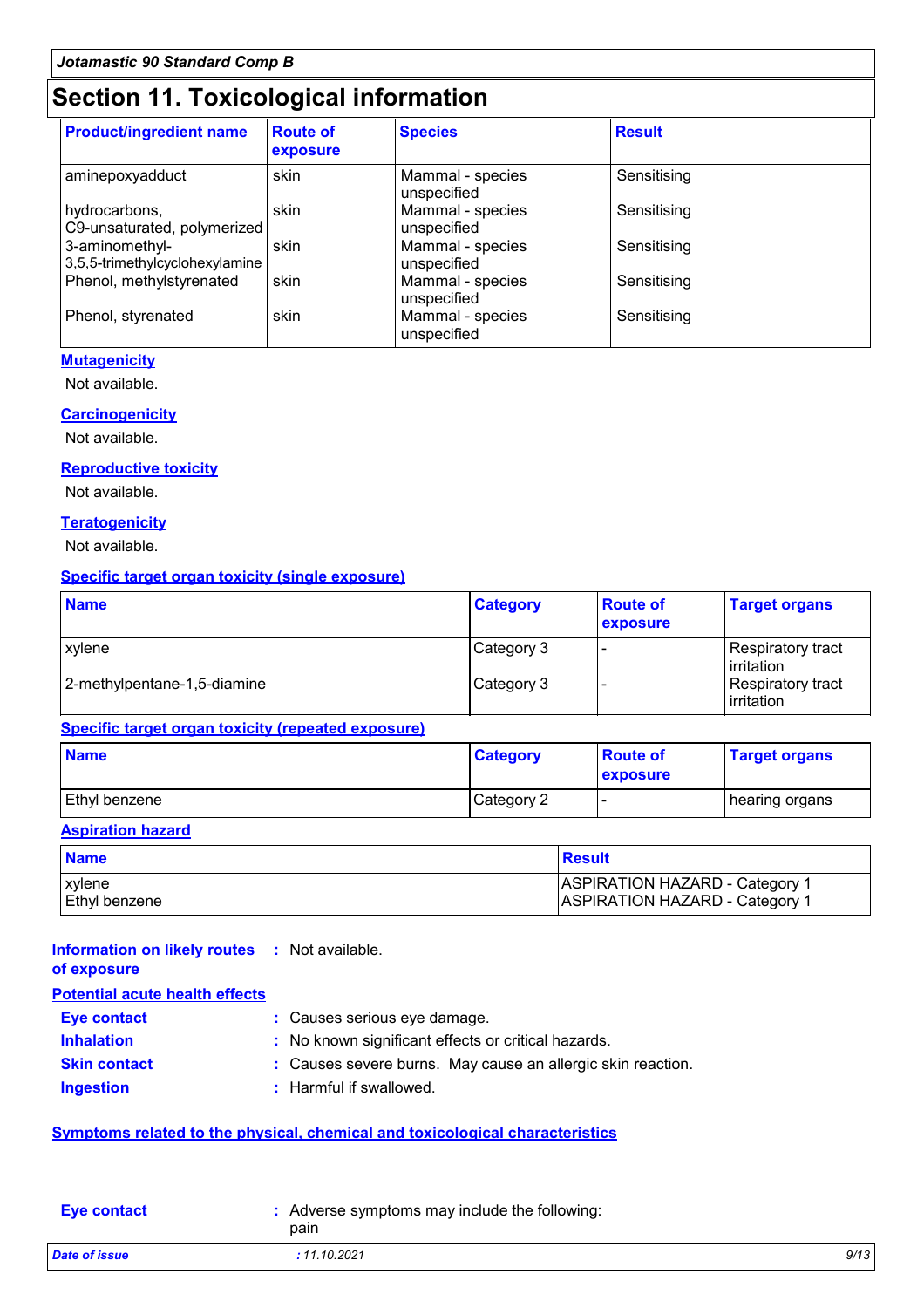## **Section 11. Toxicological information**

| <b>Inhalation</b>   | watering<br>redness<br>: No specific data.                                                             |  |
|---------------------|--------------------------------------------------------------------------------------------------------|--|
| <b>Skin contact</b> | : Adverse symptoms may include the following:<br>pain or irritation<br>redness<br>blistering may occur |  |
| <b>Ingestion</b>    | : Adverse symptoms may include the following:<br>stomach pains                                         |  |

|                                              | Delayed and immediate effects as well as chronic effects from short and long-term exposure               |
|----------------------------------------------|----------------------------------------------------------------------------------------------------------|
| <b>Short term exposure</b>                   |                                                                                                          |
| <b>Potential immediate</b><br><b>effects</b> | : Not available.                                                                                         |
| <b>Potential delayed effects</b>             | : Not available.                                                                                         |
| <b>Long term exposure</b>                    |                                                                                                          |
| <b>Potential immediate</b><br><b>effects</b> | $:$ Not available.                                                                                       |
| <b>Potential delayed effects</b>             | : Not available.                                                                                         |
| <b>Potential chronic health effects</b>      |                                                                                                          |
| Not available.                               |                                                                                                          |
| <b>General</b>                               | : Once sensitized, a severe allergic reaction may occur when subsequently exposed<br>to very low levels. |
| <b>Carcinogenicity</b>                       | : No known significant effects or critical hazards.                                                      |
| <b>Mutagenicity</b>                          | : No known significant effects or critical hazards.                                                      |
| <b>Teratogenicity</b>                        | : No known significant effects or critical hazards.                                                      |
| <b>Developmental effects</b>                 | : No known significant effects or critical hazards.                                                      |
| <b>Fertility effects</b>                     | : No known significant effects or critical hazards.                                                      |

#### **Numerical measures of toxicity**

#### **Acute toxicity estimates**

| Route                | <b>ATE value</b> |
|----------------------|------------------|
| Oral                 | 1122.99 mg/kg    |
| Dermal               | 5340.58 mg/kg    |
| Inhalation (vapours) | 43.54 mg/l       |

## **Section 12. Ecological information**

#### **Toxicity**

| aminepoxyadduct                                  |                                             |                                            |          |
|--------------------------------------------------|---------------------------------------------|--------------------------------------------|----------|
|                                                  | Acute EC50 8.1 mg/l                         | Algae - Pseudokirchneriella<br>subcapitata | 72 hours |
|                                                  | Acute EC50 5.7 mg/l                         | Daphnia - Daphnia magna                    | 48 hours |
|                                                  | Acute LC50 7.9 mg/l                         | Fish - Oncorhynchus Mykiss                 | 96 hours |
| xylene                                           | Acute LC50 8500 µg/l Marine water           | Crustaceans - Palaemonetes<br>pugio        | 48 hours |
|                                                  | Acute LC50 13400 µg/l Fresh water           | Fish - Pimephales promelas                 | 96 hours |
| 3-aminomethyl-<br>3,5,5-trimethylcyclohexylamine | Acute EC50 17.4 to 21.5 mg/l Fresh<br>water | Daphnia - Daphnia magna                    | 48 hours |
|                                                  | Acute IC50 37 mg/l                          | Algae                                      | 72 hours |
| Phenol, styrenated                               | Acute EC50 100 mg/l                         | Algae                                      | 72 hours |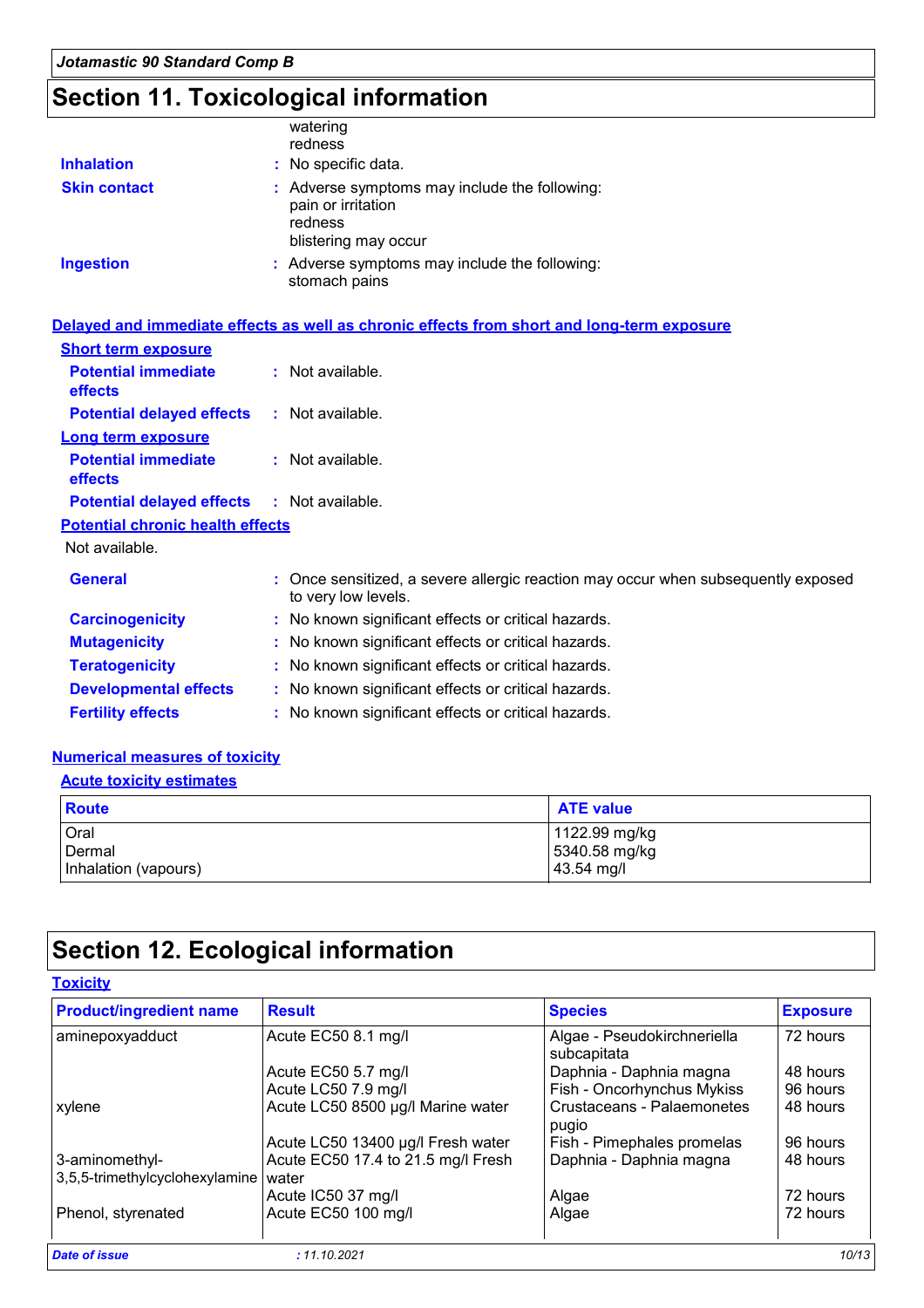### **Section 12. Ecological information**

|               | Acute EC50 54 mg/l                | Daphnia                      | 48 hours |
|---------------|-----------------------------------|------------------------------|----------|
|               | Acute LC50 25.8 mg/l              | Fish                         | 96 hours |
| Ethyl benzene | Acute EC50 7700 µg/l Marine water | Algae - Skeletonema costatum | 96 hours |
|               | Acute EC50 2.93 mg/l              | Daphnia                      | 48 hours |
|               | Acute LC50 4.2 mg/l               | Fish                         | 96 hours |

#### **Persistence and degradability**

| <b>Product/ingredient name</b>                                                                  | <b>Test</b>              | <b>Result</b>               |                   | <b>Dose</b> | <b>Inoculum</b>                                  |
|-------------------------------------------------------------------------------------------------|--------------------------|-----------------------------|-------------------|-------------|--------------------------------------------------|
| aminepoxyadduct                                                                                 |                          | 0 % - Not readily - 28 days |                   |             |                                                  |
| <b>Product/ingredient name</b>                                                                  | <b>Aquatic half-life</b> |                             | <b>Photolysis</b> |             | <b>Biodegradability</b>                          |
| aminepoxyadduct<br>benzyl alcohol<br>xylene<br>3-aminomethyl-<br>3,5,5-trimethylcyclohexylamine |                          |                             |                   |             | Not readily<br>Readily<br>Readily<br>Not readily |
| Ethyl benzene                                                                                   |                          |                             |                   |             | Readily                                          |

#### **Bioaccumulative potential**

| <b>Product/ingredient name</b> | $\mathsf{LogP}_\mathsf{ow}$ | <b>BCF</b>  | <b>Potential</b> |
|--------------------------------|-----------------------------|-------------|------------------|
| benzyl alcohol                 | 0.87                        | < 100       | low              |
| hydrocarbons,                  | 3.627                       |             | low              |
| C9-unsaturated, polymerized    |                             |             |                  |
| xylene                         | 3.12                        | 8.1 to 25.9 | low              |
| 3-aminomethyl-                 | 0.99                        |             | low              |
| 3,5,5-trimethylcyclohexylamine |                             |             |                  |
| Phenol, methylstyrenated       | 3.627                       |             | low              |
| Ethyl benzene                  | 3.6                         |             | low              |

#### **Mobility in soil**

**Soil/water partition coefficient (KOC)**

**:** Not available.

**Other adverse effects :** No known significant effects or critical hazards.

### **Section 13. Disposal information**

The generation of waste should be avoided or minimised wherever possible. Disposal of this product, solutions and any by-products should at all times comply with the requirements of environmental protection and waste disposal legislation and any regional local authority requirements. Dispose of surplus and nonrecyclable products via a licensed waste disposal contractor. Waste should not be disposed of untreated to the sewer unless fully compliant with the requirements of all authorities with jurisdiction. Waste packaging should be recycled. Incineration or landfill should only be considered when recycling is not feasible. This material and its container must be disposed of in a safe way. Care should be taken when handling emptied containers that have not been cleaned or rinsed out. Empty containers or liners may retain some product residues. Vapour from product residues may create a highly flammable or explosive atmosphere inside the container. Do not cut, weld or grind used containers unless they have been cleaned thoroughly internally. Avoid dispersal of spilt material and runoff and contact with soil, waterways, drains and sewers. **Disposal methods :**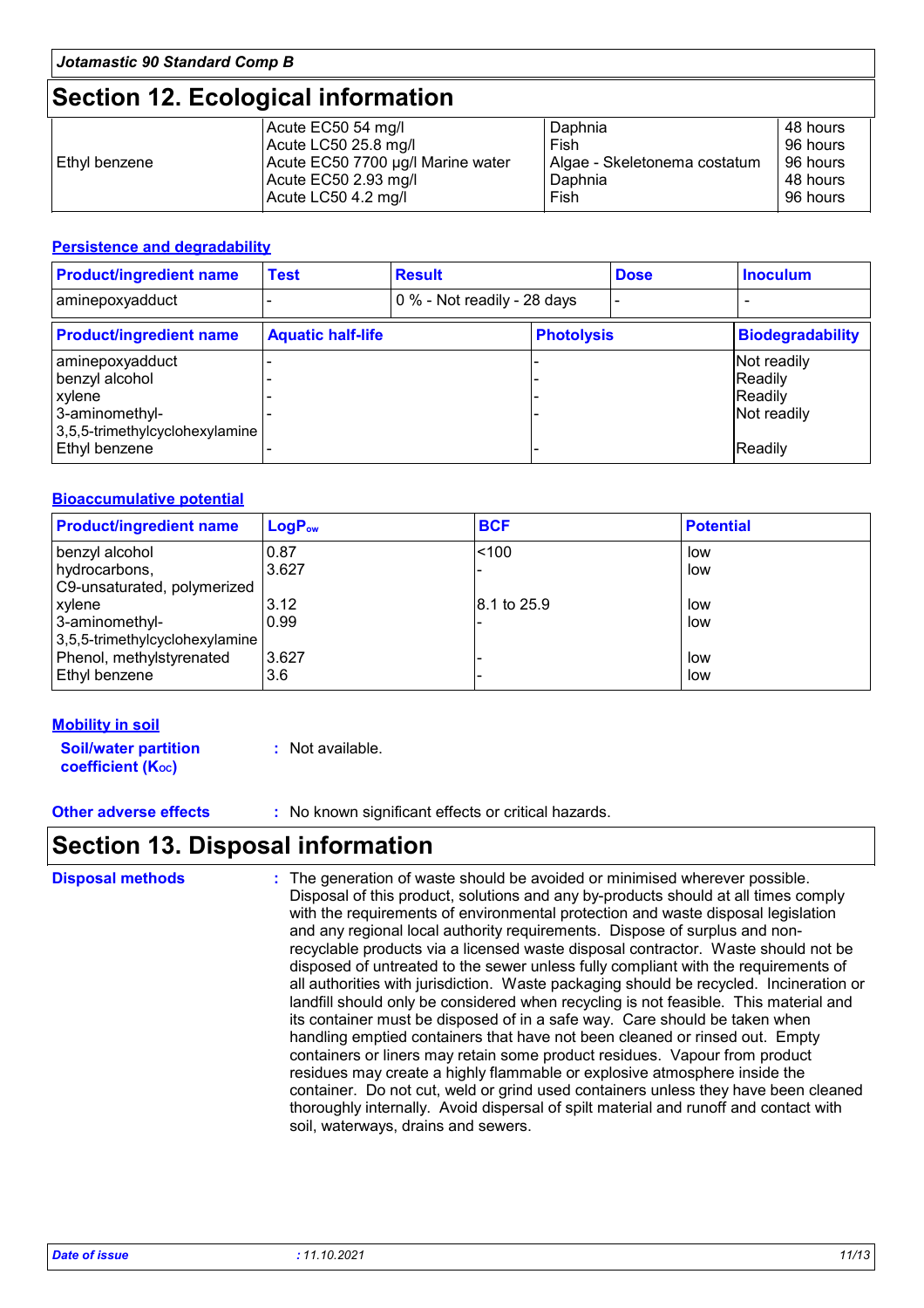### **Section 14. Transport information**

|                                      | <b>UN</b>                                                                   | <b>ADR/RID</b>                                                                                                                                                                         | <b>IMDG</b>                                                                                                                              | <b>IATA</b>                                                                                                             |
|--------------------------------------|-----------------------------------------------------------------------------|----------------------------------------------------------------------------------------------------------------------------------------------------------------------------------------|------------------------------------------------------------------------------------------------------------------------------------------|-------------------------------------------------------------------------------------------------------------------------|
| <b>UN number</b>                     | <b>UN3469</b>                                                               | <b>UN3469</b>                                                                                                                                                                          | <b>UN3469</b>                                                                                                                            | <b>UN3469</b>                                                                                                           |
| <b>UN proper</b><br>shipping name    | Paint related material,<br>flammable, corrosive                             | Paint related material,<br>flammable, corrosive                                                                                                                                        | Paint related material,<br>flammable, corrosive.<br>Marine pollutant<br>(aminepoxyadduct)                                                | Paint related material,<br>flammable, corrosive                                                                         |
| <b>Transport hazard</b><br>class(es) | 3(8)                                                                        | 3(8)                                                                                                                                                                                   | 3(8)                                                                                                                                     | 3(8)                                                                                                                    |
| <b>Packing group</b>                 | III                                                                         | $\mathbf{III}$                                                                                                                                                                         | $\mathbf{III}$                                                                                                                           | III                                                                                                                     |
| <b>Environmental</b><br>hazards      | Yes. The<br>environmentally<br>hazardous substance<br>mark is not required. | Yes.                                                                                                                                                                                   | Yes.                                                                                                                                     | Yes. The<br>environmentally<br>hazardous substance<br>mark is not required.                                             |
| <b>Additional</b><br>information     |                                                                             | The environmentally<br>hazardous substance<br>mark is not required<br>when transported in<br>sizes of ≤5 L or ≤5 kg.<br><b>Hazard identification</b><br>number 38<br>Tunnel code (D/E) | The marine pollutant<br>mark is not required<br>when transported in<br>sizes of ≤5 L or ≤5 kg.<br><b>Emergency</b><br>schedules F-E, S-C | The environmentally<br>hazardous substance<br>mark may appear if<br>required by other<br>transportation<br>regulations. |

**Special precautions for user Transport within user's premises:** always transport in closed containers that are **:** upright and secure. Ensure that persons transporting the product know what to do in the event of an accident or spillage.

**Transport in bulk according :** Not available. **to IMO instruments**

## **Section 15. Regulatory information**

**Malaysia Inventory (EHS Register)**

**:** Not determined

### **International regulations**

**Chemical Weapon Convention List Schedules I, II & III Chemicals** Not listed.

#### **Montreal Protocol**

Not listed.

### **Stockholm Convention on Persistent Organic Pollutants**

Not listed.

#### **UNECE Aarhus Protocol on POPs and Heavy Metals**

Not listed.